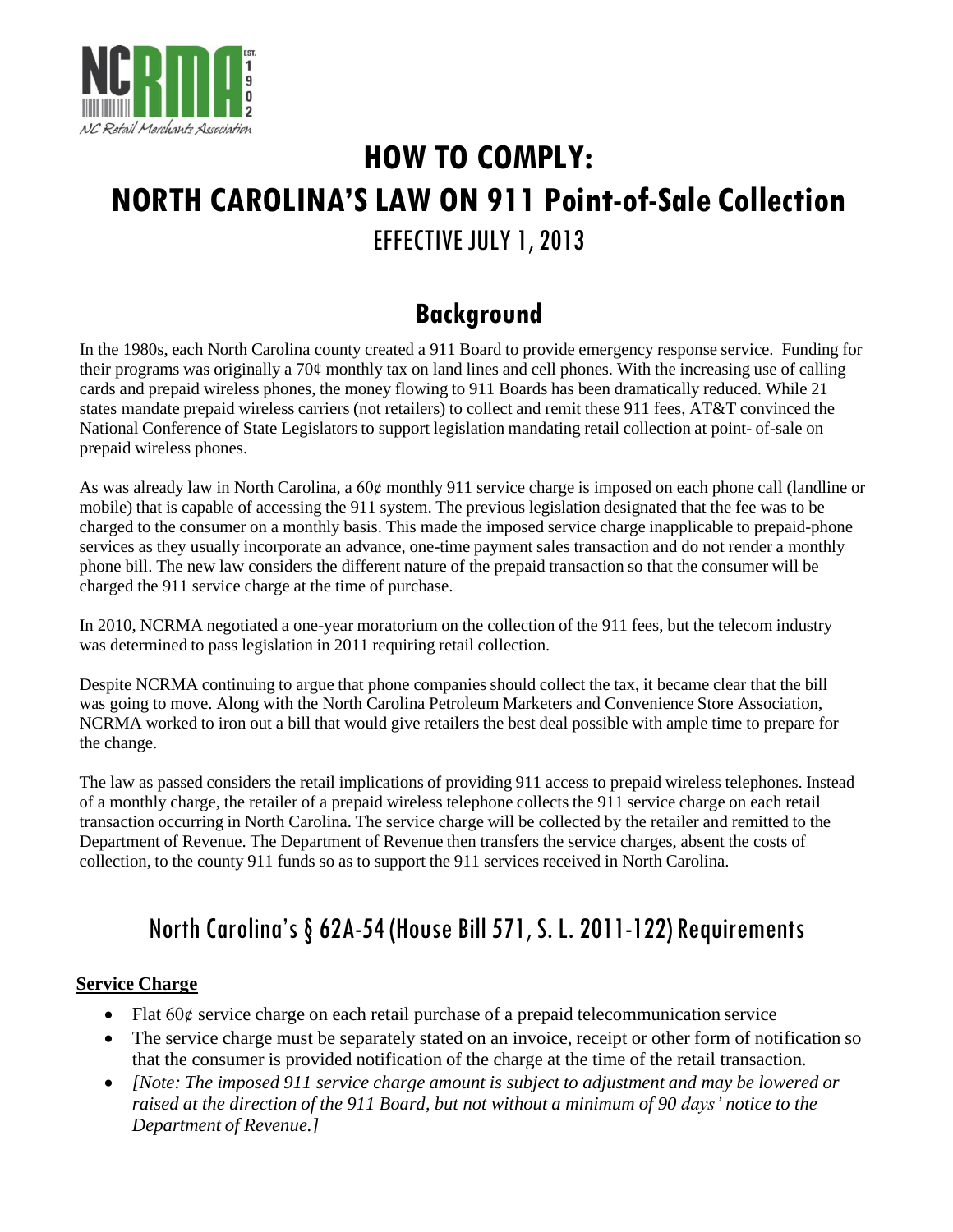### **Administrative Allowance**

• Retailers will deduct and retain a 5% administrative allowance of each  $60¢$  from the service charges it collects from consumers and remits to the Department of Revenue.

# **Remitting the Service Charge**

- Retailers must remit the 911 service charge for prepaid wireless telecommunications service collected by it in either of the following ways:
	- o Semiannually: The service charges collected in the first six months of the calendar year are due by July 20. The service charges collected in the second six months of the calendar year are due by January 20.
	- o Monthly: The service charges collected in a month are due by the 20th day of the month following the calendar month covered by the return.

# **Exceptions**

- The 911 service charge is not imposed on a resale transaction.
- If selling a prepaid wireless phone service for a resale purpose, the retailer must document that the sale is not a retail transaction.

# **Registering for the Service Charge**

• A retailer engaged in business in the State of selling prepaid wireless telecommunications service sourced to the State and that is not registered to file Form E-500L, 911 Service Charge Prepaid Wireless Telecommunications Return, must complete [Form NC-BR, Business Registration Application](http://www.dornc.com/downloads/fillin/NCBR_webfill.pdf)  [for Income Tax Withholding, Sales and Use Tax, and Machinery and Equipment Tax.](http://www.dornc.com/downloads/fillin/NCBR_webfill.pdf) Only the web-fill version of Form NC-BR can be used to submit an application to register a retailer required to remit the 911 service charge to the department at this time. Form E- Revised April 10, 2015 Page 2 500L is available online at the Department's website, [www.dornc.com.](www.dornc.com) There is no fee required to register to file Form E-500L and to obtain a certificate of registration.

# **Additional Information**

If a consumer provides a fraudulent or bad check or otherwise fails to pay the prepaid service charge, the retailer will not have to remit the service charge on the transaction to the Department of Revenue.The statute incorporates additional provisions that shield retailers and providers of prepaid wireless telecommunicationsservice from liability of damages. The retailer or provider is not liable for damages arising from a failure to provide the 911 service. They are also shielded from damages that may occur from identifying, or failing to identify, the telephone number, address, location, or name of any person or device that accesses or attempts to access the 911 service. And lastly, the retailer is not liable for damages arising from their assistance to a law enforcement officer conducting an investigation or other law enforcement activity.

# **Frequently Asked Questions**

# **Question: What is prepaid wireless telecommunication service as defined by the law?**

Answer: The law defines the service as one that allows a caller to dial 911 to access the 911 system and must be paid for in advance in predetermined units or dollars. Examples of these devices include one-time use prepaid *wireless phones, prepaid wireless phone cards, and the recharge of prepaid wireless phones or cards.*

© 2015 NC Retail Merchants Association. Information in this publication may not be reproduced or otherwise disseminated by non-NCRMA members without prior consent.

*Please note that while this document is intended to help you comply with this new North Carolina law, it is in no way intended to serve as legal advice. Please consult a licensed attorney to address more specific questions that may arise concerning this issue.*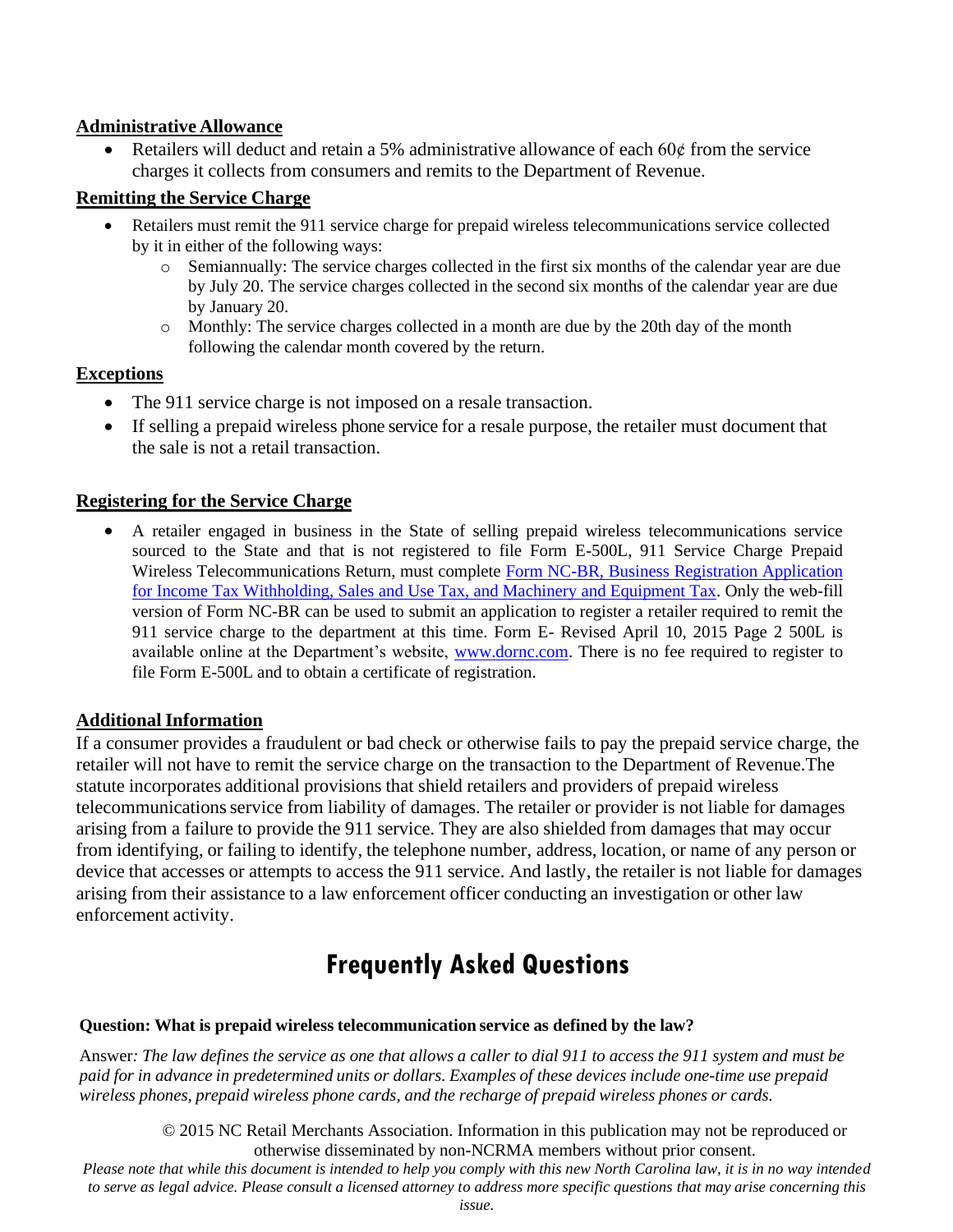### **Question: What constitutes a retail transaction for a prepaid wireless telecommunication service?**

Answer: *The sale or recharge of a prepaid wireless phone or card for any purpose other than resale.*

### Question: If a customer brings a prepaid wireless phone or card back to a retail store to reload, is the retail **store required to charge the service charge again at the time of reload?**

Answer: Yes. Under the law, retail wireless service transactions subject to the surcharge include: a sale of a prepaid wireless phone card, a sale of a prepaid wireless phone, or the recharge of either a prepaid wireless phone *card or prepaid wireless phone.*

### **Question: How does a retailer who sells prepaid wireless telecommunicationsservices/devices register to report and remit the service charges to the Department of Revenue?**

Answer*: See the Department of Revenue's Important Notice: 911 Service Charge for Prepaid Wireless Telecommunications Service on the Department's website at [www.dornc.com.](http://www.dornc.com/)*

### Ouestion: Do I need to specify at the time I file my first E500L report the frequency of my store's filing?

Answer: If you do not specify on the initial form, the Department of Revenue will establish your service charge *account as a semi-annual filer with reports due on July 20 and January 20 of each year.*

### **Question: Is there a required statement that retailers are required to post in their store?**

Answer: While the law does state that the amount of the 911 service charge must be separately stated on an invoice, receipt or other reasonable notification provided to the consumer at the time of the transaction, it does not provide *specific verbiage for this notice. The NCRMA suggests that you include a statement similar to: "In accordance with NC G.S.62A-54 as of July 1, 2013, all prepaid wireless telecommunication service retail*  sales are subject to a 911 service charge of 60¢ to fund 911 emergency services. This charge, less a five percent *administrative fee, will be remitted to the North Carolina Department of Revenue."*

### **Question: What do I do for a B2B sale/resale?**

Answer: *A purchaser of prepaid wireless telecommunicationsservice for resale is required to issue Form E-595E, Streamlined Sales and Use Tax Agreement Certificate of Exemption, the Streamlined Sales Tax Certificate of* Exemption (SST Form F0003), or provide information required on either of these forms to a seller in order for a purchase to be exempt from sales or use tax and the 911 service charge. A purchaser's Sales and Use Account ID *must be entered on the certificate of exemption issued to a seller, as applicable.*

### **Question: Are retail purchases of wireless telecommunication service processed online or over the phone subject to the service charge?**

Answer: *Yes, provided the retail purchase is sourced to North Carolina. See the Department of Revenue's Important Notice: 911 Service Charge for Prepaid Wireless Telecommunications Service on the Department's website at [www.dornc.com.](http://www.dornc.com/)*

> For more information on the 911 Point-of-Sale Collection Law: North Carolina Department of Revenue 1‐877‐252‐3052 [www.dornc.com](http://www.dornc.com/)

© 2015 NC Retail Merchants Association. Information in this publication may not be reproduced or otherwise disseminated by non-NCRMA members without prior consent.

*Please note that while this document is intended to help you comply with this new North Carolina law, it is in no way intended to serve as legal advice. Please consult a licensed attorney to address more specific questions that may arise concerning this issue.*